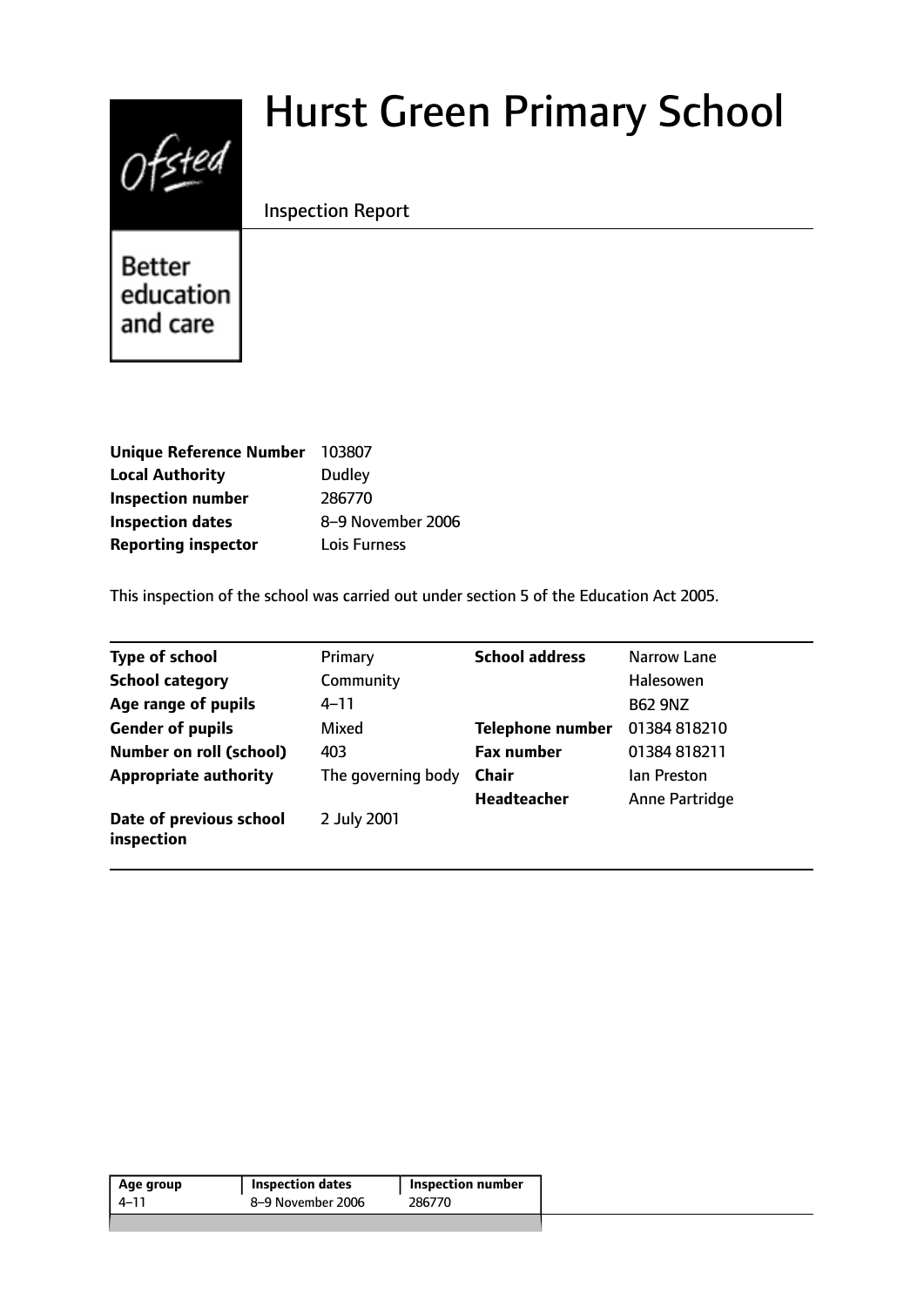© Crown copyright 2006

Website: www.ofsted.gov.uk

This document may be reproduced in whole or in part for non-commercial educational purposes, provided that the information quoted is reproduced without adaptation and the source and date of publication are stated.

Further copies of this report are obtainable from the school. Under the Education Act 2005, the school must provide a copy of this report free of charge to certain categories of people. A charge not exceeding the full cost of reproduction may be made for any other copies supplied.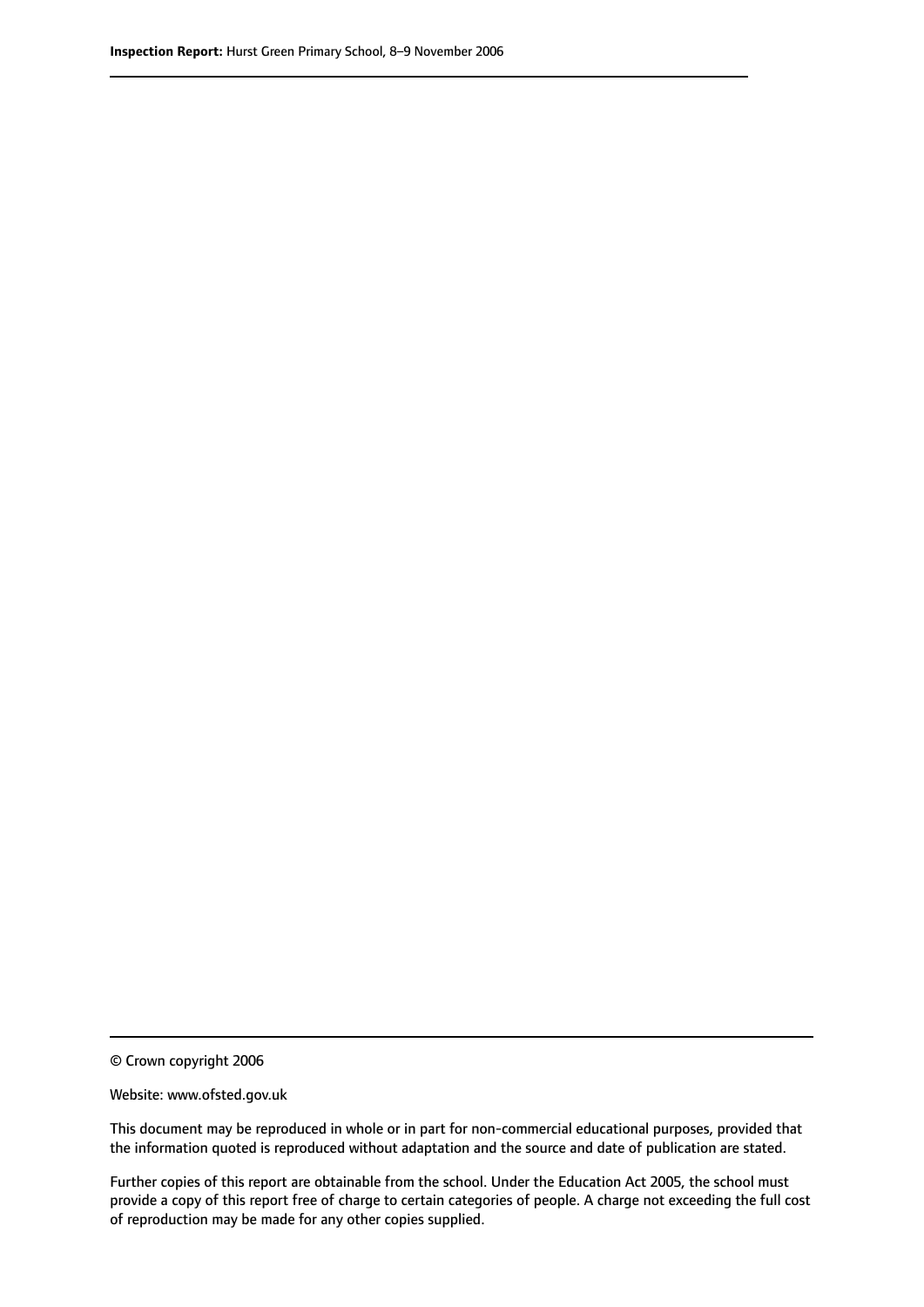# **Introduction**

The inspection was carried out by three Additional Inspectors.

### **Description of the school**

The school is larger than most primary schools. Most pupils are White British, with a small proportion of pupils from minority ethnic backgrounds. A few pupils are at an early stage of learning English. The proportion of pupils with learning difficulties and disabilities is below the national average. There have been a number of staffing changes in the last two years with four new members of staff including two newly qualified teachers appointed in September 2006.

#### **Key for inspection grades**

| Outstanding  |
|--------------|
| Good         |
| Satisfactory |
| Inadequate   |
|              |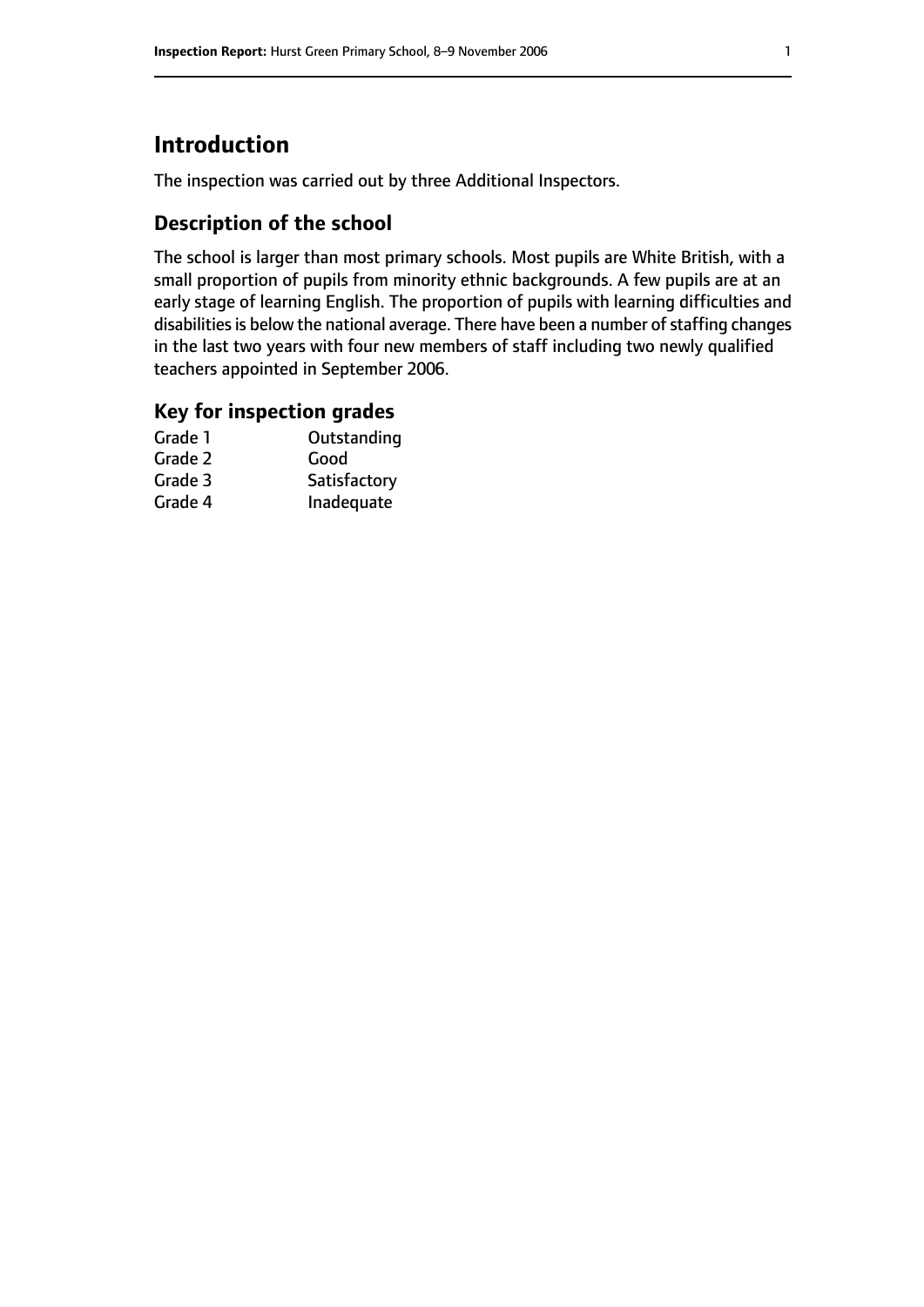# **Overall effectiveness of the school**

#### **Grade: 2**

This is a good school which has made significant improvement since the previous inspection. Parents are appreciative of the school's work saying that Hurst Green is a very caring school that provides many exciting opportunities for children to learn. Good learning starts in the Foundation Stage (Reception) where the provision is good. This firm foundation is built upon effectively, achievement is good, and by the end of Years 2 and 6 standards are above average. More able pupils are challenged well. There are notable strengths in pupils' reading, mathematics and science skills. In writing however, pupils are not as competent because they do not have enough planned opportunities to write regularly in different subjects. Even so, the good curriculum fosters positive attitudes towards learning and pupils enjoy the way subjects are linked together to make their work more interesting. The 'India afternoon' was enthusiastically received with pupils saying, 'It was great fun dressing up and finding out about the way different people live.' The good care, guidance and support given to pupils contribute effectively to their personal development and well-being. Pupils know how to keep safe and enjoy lessons and other activities. They behave well. They know the importance of pursuing healthy lifestyles and develop a good understanding of living in a community through the good opportunities given to them to take responsibility and help others. Senior leaders make good use of assessment information to track the progress of pupils and this is shared well with teachers. Teaching and learning are good. Most teachers have high expectations and use questions well in helping pupils to think carefully and to extend their learning. Teaching assistants are effective; they make sure pupils with learning difficulties and disabilities and those who lack fluency in English are fully included in lessons and make good progress. However in a minority of lessons, teachers do not expect enough of pupils. Worksheets are overused and often constrain the rate of learning. The quality of teachers' marking varies and although some is good, that of others is less helpful to pupils trying to reach their targets. These inconsistencies prevent pupils' progress being even better.

The headteacher and deputy headteacher have an accurate view of the school's main strengths and weaknesses. Leadership and management are good. Information gained from the thorough monitoring of teaching and pupils' progress is used well by them to focus efforts on raising standards. Members of the newly established leadership team, including the literacy and numeracy subject leaders, manage their responsibilities well and are improving their skills of checking and evaluating the work of the school. However, as yet they have not had sufficient time to influence developments in their areas of responsibility and aspects of good practice have not been shared as quickly as they could have been to improve further the quality of teaching and learning.

#### **What the school should do to improve further**

- Ensure that all pupils have regular opportunities to practise their writing skills in most subjects.
- Raise some teachers' expectations of what pupils are able to do and improve marking so that it shows pupils why their work is good and how it can be improved.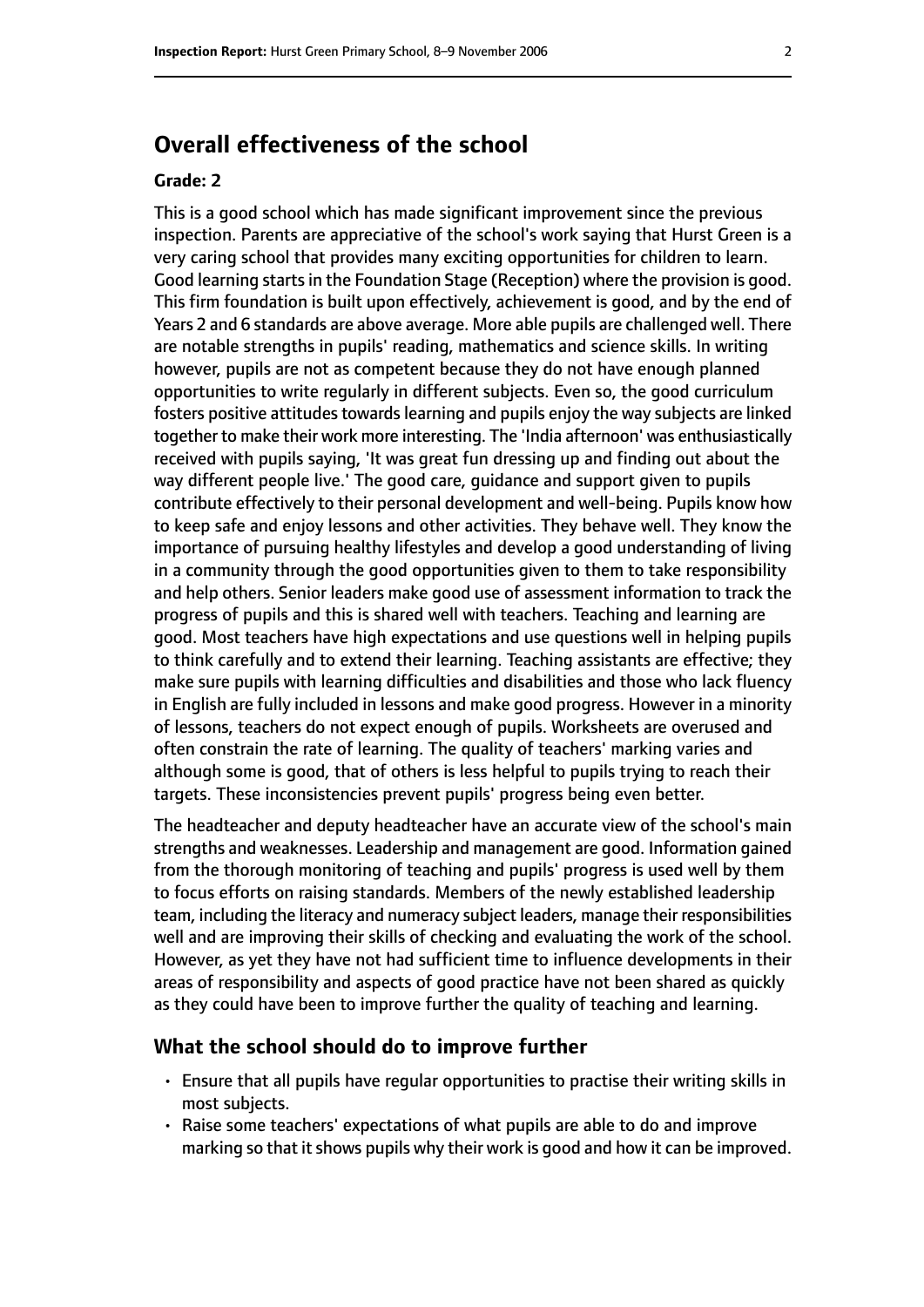• Ensure that the new leadership team takes greater responsibility for the monitoring of pupils' and teachers' performance.

# **Achievement and standards**

#### **Grade: 2**

Achievement is good. Children start Reception with skills slightly below those expected for their age. They make good progress throughout the school and by the time they leave in Year 6, standards are above average. In 2005, more able pupils did not achieve well enough, but as a result of actions taken this year, more pupils have attained the higher levels in English, mathematics and science than have done so in the past. Assessment information shows that challenging targets were met and all but very few pupils made the progress expected of them. At least one third of pupils exceeded their targets, achieving particularly well in mathematics.

By the end of Year 2, standards are above average in reading and mathematics; in writing, standards are broadly average. In Years 3 to 6 also, writing standards are weaker than other aspects of English. In some classes pupils have too few opportunities to practise their independent writing skills. They do not write regularly enough and sometimes their writing development is constrained by the overuse of worksheets.

Pupils with learning difficulties and disabilities make good progress because of effective support. Pupils who lack fluency in English are also supported well and make good progress.

# **Personal development and well-being**

#### **Grade: 2**

The good emphasis placed on personal, social and emotional development in Reception leads to children reaching good standards in this aspect of learning. Throughout the school, pupils' enthusiasm for work and good behaviour contribute effectively to their progress. Good attendance indicates their happiness in school. One pupil reflected the views of many, saying, 'School is fun, and there are loads of kind people here.' Pupils' spiritual, moral, social and cultural awareness is good. Pupils are pleased that the rare instances of bullying are dealt with promptly. However, there is a very small minority of pupils who are not as kind to others as they should be.

Pupils eat healthily and benefit from good opportunities for exercise, such as through the 'skip to be fit' activities. They know how to keep themselves safe. Pupils make a good contribution to the school community as they take on roles as councillors, house captains and playground leaders. 'We like helping the little ones, making sure they are safe,' said one pupil. Pupils are developing good personal and collaborative skills, which prepare them well for later life.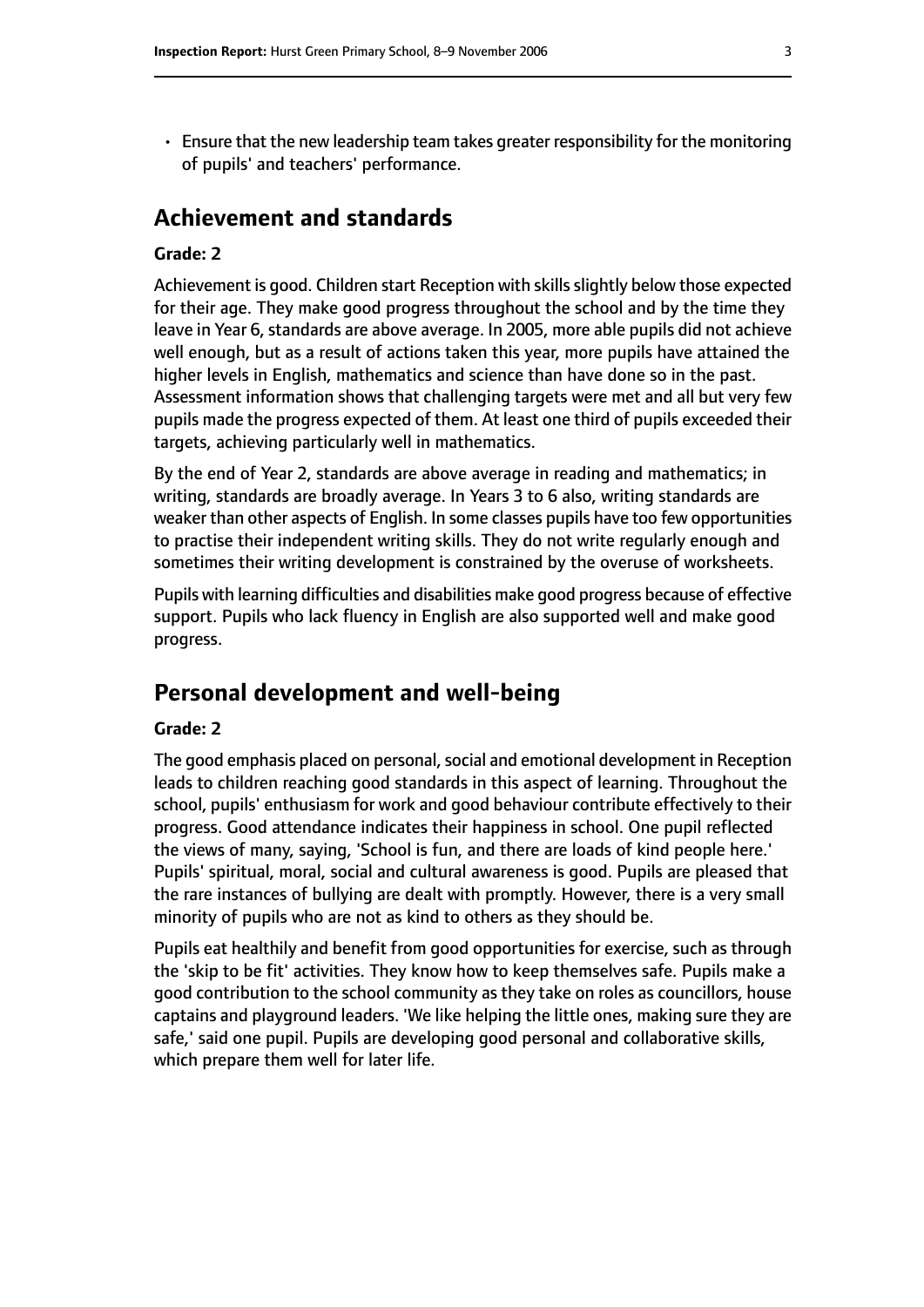# **Quality of provision**

#### **Teaching and learning**

#### **Grade: 2**

Typically, teaching is well planned and based on good subject knowledge. It creates interest which encourages learning and so pupils make good progress. Expectations are high and teachers use questions effectively to challenge pupils' thinking. Targeted support from teaching assistants ensures that pupils with learning difficulties and disabilities and those who lack fluency in English are fully included in lessons and make good progress. In a minority of lessons, teachers do not expect enough of pupils and the rate of learning is too slow. The marking of pupils' books, although often good, does not consistently provide pupils with helpful pointers about the good aspects of their work and how to improve.

#### **Curriculum and other activities**

#### **Grade: 2**

The innovative way in which subjects are linked together through topic work and the creative arts makes learning exciting, interesting and meaningful for pupils. However, the curriculum does not include enough writing in subjects other than in English, and, due to a lack of guidance, opportunities are missed to do this effectively. In Reception the curriculum is good, with a wide range of practical activities to engage children's interest, although work still has to be done to develop good outdoor provision. Personal, social and health education is good and successfully promotes pupils' understanding of healthy lifestyles, staying safe and citizenship. Pupils benefit from a wide range of enrichment activities, including visits, visitors and well attended clubs,.

#### **Care, guidance and support**

#### **Grade: 2**

Staff look after pupils well. Although a small number of parents say there are issues with bullying, discussions with pupils show that the majority are confident that any issues are dealt with quickly and fairly. In fact one pupil said, 'School is like being at home, it is safe and secure.' Relationships are good. Pupils know there is always an adult who will help them with any worries they might have. Checks to safeguard pupils' health and well-being are securely in place. Teaching assistants and outside agencies provide good support for pupils with learning difficulties and disabilities, ensuring that they are fully included in all the school has to offer. Pupils who lack fluency in English are also supported well. Pupils' academic progress is carefully monitored and pupils are clear about their learning targets. However, not all teachers refer to these targets when marking pupils' work.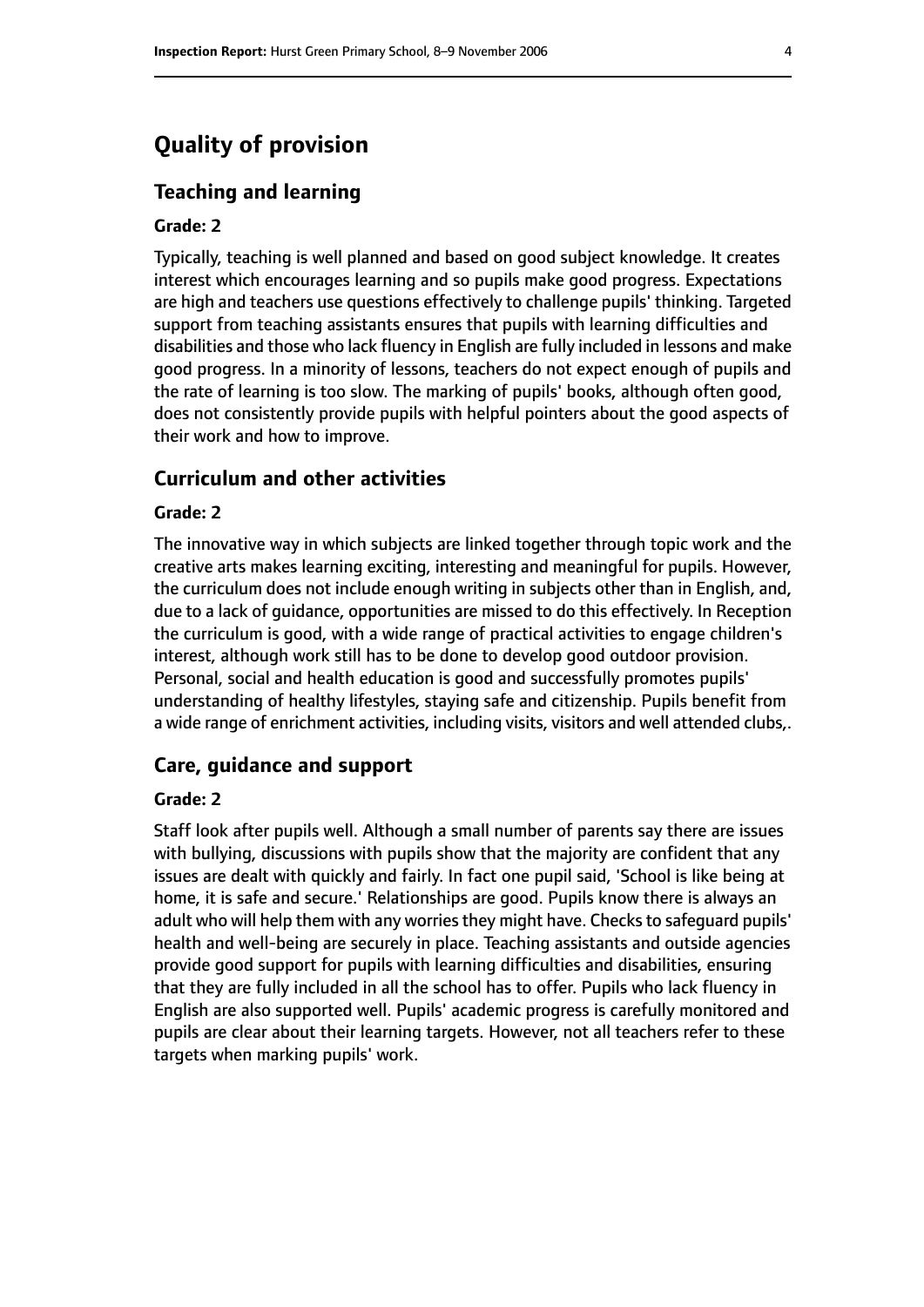# **Leadership and management**

#### **Grade: 2**

The headteacher and deputy headteacher work well together as a team and have been instrumental in creating a caring community where every child is valued. The school works closely with parents, local schools and external agencies in order to ensure pupils' well-being. Parents are pleased with the school's work with many saying, 'The school benefits from strong leadership and a committed teaching staff, all of whom seem willing to go that extra mile to support our children's education.'

Good procedures to check and evaluate the school's work are in place. The senior managers respond well to any decline in standards as seen by the improved proportion of pupils attaining the higher level in English, mathematics and science in the 2006 National Curriculum tests. The influence of middle management is underdeveloped. Members of the newly established leadership team, including the literacy and numeracy subject leaders, are starting to develop the skills needed to help them to assess the success of teaching and learning in action. However, as yet they have not had sufficient time to influence developments in their areas of responsibility. Governance is good. Governors are loyal and supportive. They know the school'sstrengths and are becoming increasingly knowledgeable about what needs further improvement. The school has good capacity to improve.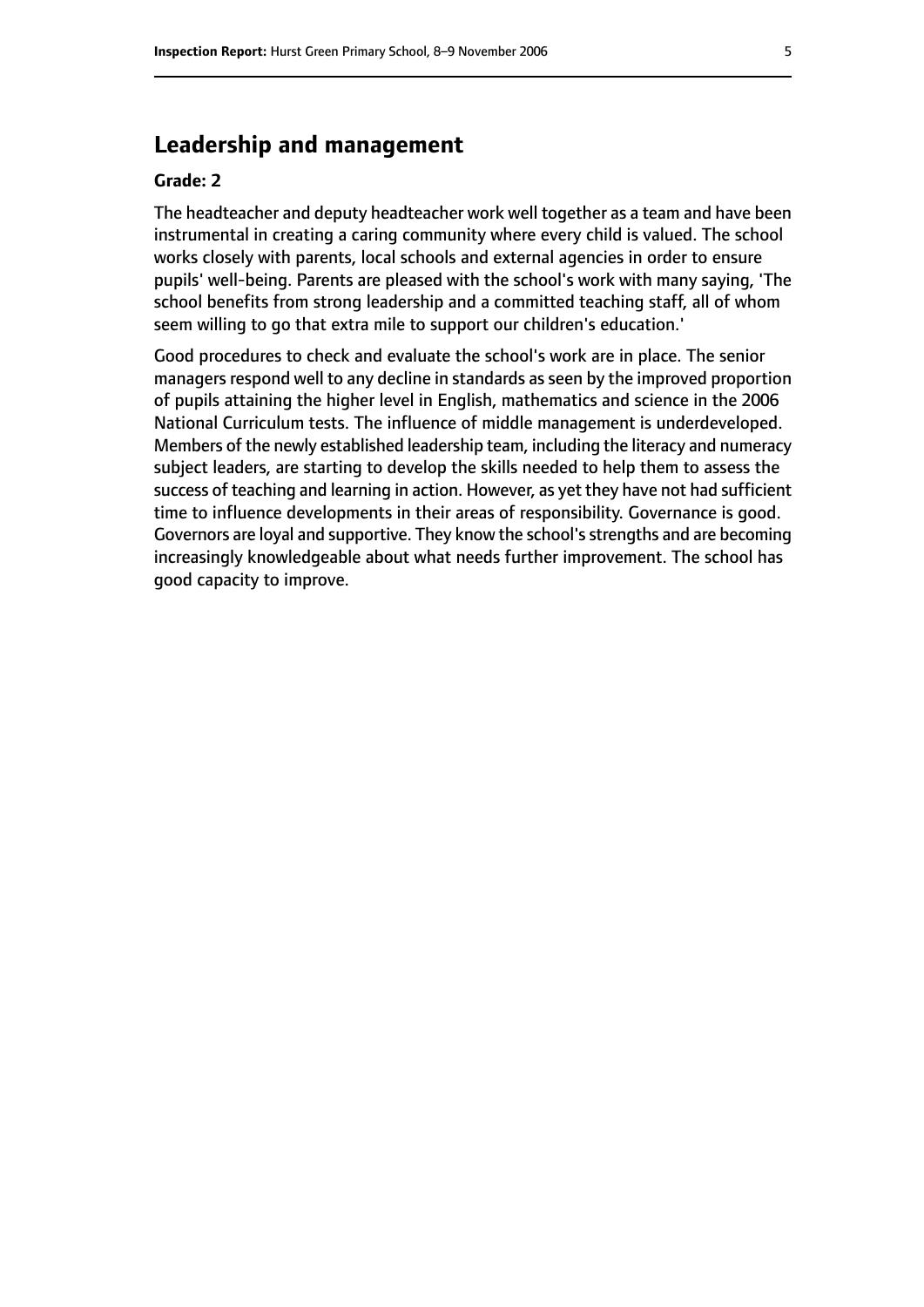**Any complaints about the inspection or the report should be made following the procedures set out inthe guidance 'Complaints about school inspection', whichis available from Ofsted's website: www.ofsted.gov.uk.**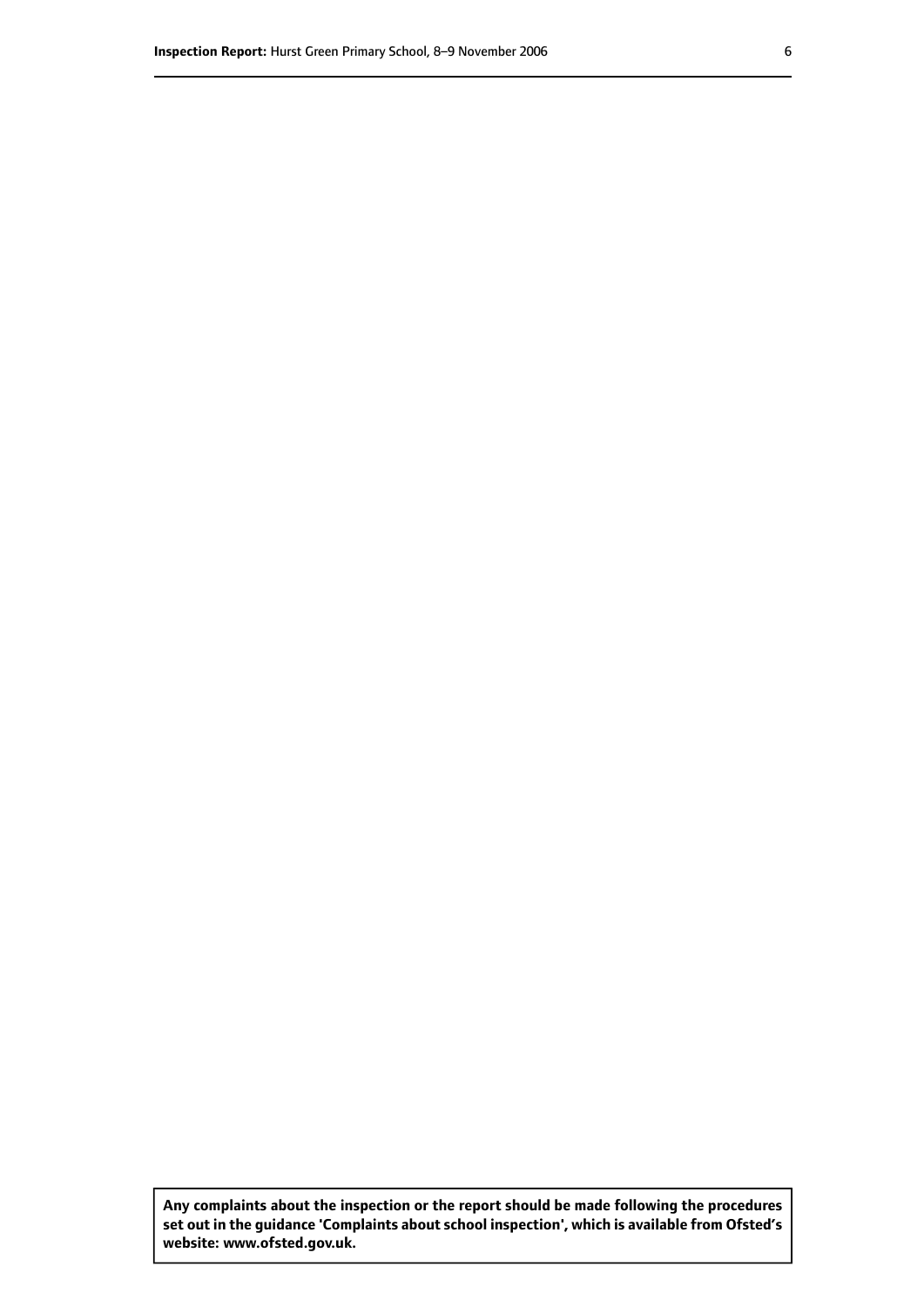# **Inspection judgements**

| Key to judgements: grade 1 is outstanding, grade 2 good, grade 3 satisfactory, and grade 4 | <b>School</b>  |
|--------------------------------------------------------------------------------------------|----------------|
| inadeauate                                                                                 | <b>Overall</b> |

# **Overall effectiveness**

| How effective, efficient and inclusive is the provision of education, integrated<br>care and any extended services in meeting the needs of learners? |     |
|------------------------------------------------------------------------------------------------------------------------------------------------------|-----|
| How well does the school work in partnership with others to promote learners'<br>well-being?                                                         |     |
| The quality and standards in the Foundation Stage                                                                                                    |     |
| The effectiveness of the school's self-evaluation                                                                                                    |     |
| The capacity to make any necessary improvements                                                                                                      |     |
| Effective steps have been taken to promote improvement since the last<br>inspection                                                                  | Yes |

## **Achievement and standards**

| How well do learners achieve?                                                                               |  |
|-------------------------------------------------------------------------------------------------------------|--|
| The standards <sup>1</sup> reached by learners                                                              |  |
| How well learners make progress, taking account of any significant variations between<br>groups of learners |  |
| How well learners with learning difficulties and disabilities make progress                                 |  |

# **Personal development and well-being**

| How good is the overall personal development and well-being of the<br>learners?                                  |  |
|------------------------------------------------------------------------------------------------------------------|--|
| The extent of learners' spiritual, moral, social and cultural development                                        |  |
| The behaviour of learners                                                                                        |  |
| The attendance of learners                                                                                       |  |
| How well learners enjoy their education                                                                          |  |
| The extent to which learners adopt safe practices                                                                |  |
| The extent to which learners adopt healthy lifestyles                                                            |  |
| The extent to which learners make a positive contribution to the community                                       |  |
| How well learners develop workplace and other skills that will contribute to<br>their future economic well-being |  |

# **The quality of provision**

| How effective are teaching and learning in meeting the full range of the<br>  learners' needs?                      |  |
|---------------------------------------------------------------------------------------------------------------------|--|
| $\mid$ How well do the curriculum and other activities meet the range of needs<br>$\mid$ and interests of learners? |  |
| How well are learners cared for, guided and supported?                                                              |  |

 $^1$  Grade 1 - Exceptionally and consistently high; Grade 2 - Generally above average with none significantly below average; Grade 3 - Broadly average to below average; Grade 4 - Exceptionally low.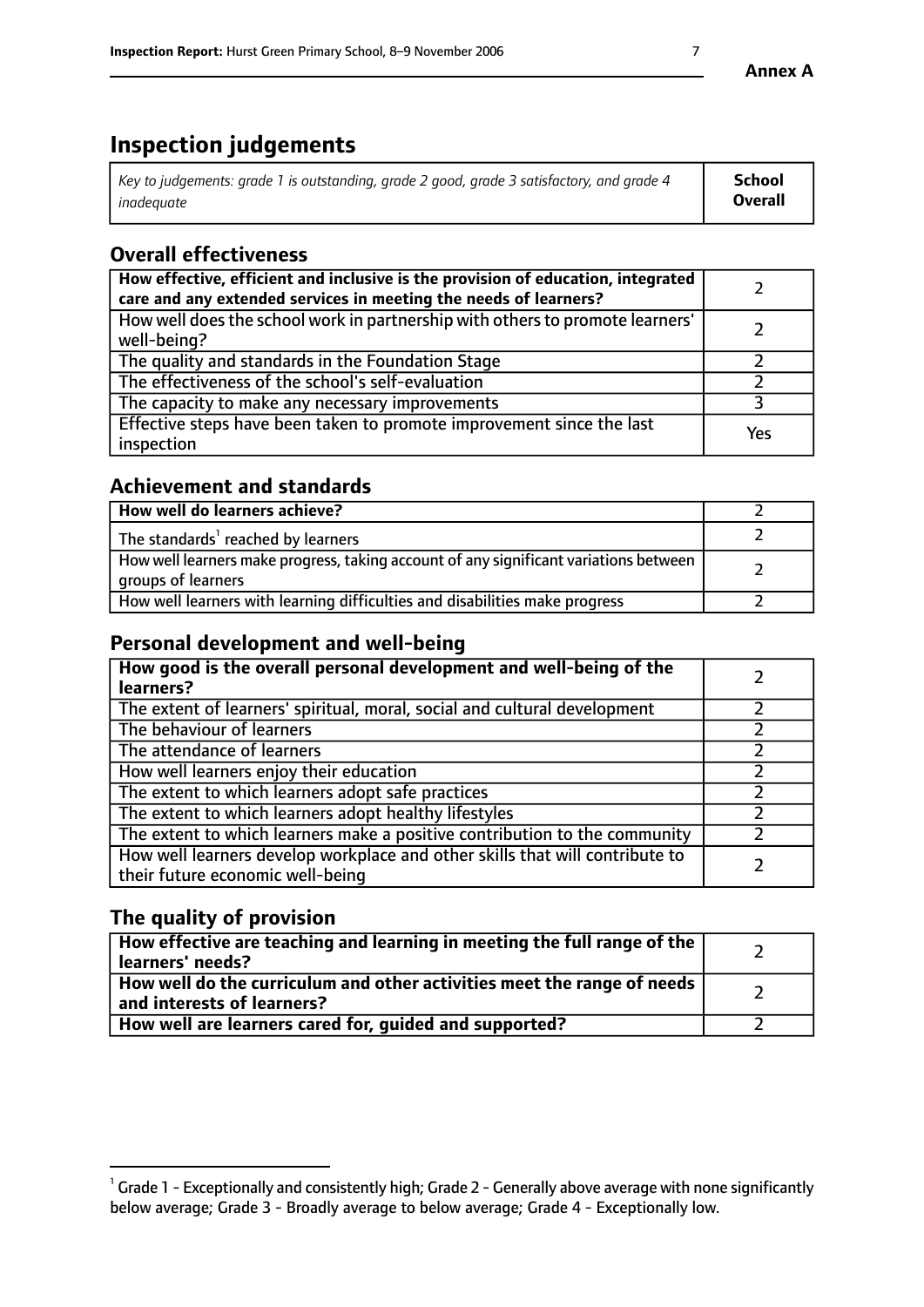# **Leadership and management**

| How effective are leadership and management in raising achievement<br>and supporting all learners?                                              |               |
|-------------------------------------------------------------------------------------------------------------------------------------------------|---------------|
| How effectively leaders and managers at all levels set clear direction leading<br>to improvement and promote high quality of care and education |               |
| How effectively performance is monitored, evaluated and improved to meet<br>challenging targets                                                 | $\mathcal{L}$ |
| How well equality of opportunity is promoted and discrimination tackled so<br>that all learners achieve as well as they can                     |               |
| How effectively and efficiently resources, including staff, are deployed to<br>achieve value for money                                          | $\mathcal{P}$ |
| The extent to which governors and other supervisory boards discharge their<br>responsibilities                                                  |               |
| Do procedures for safequarding learners meet current government<br>requirements?                                                                | Yes           |
| Does this school require special measures?                                                                                                      | No            |
| Does this school require a notice to improve?                                                                                                   | <b>No</b>     |